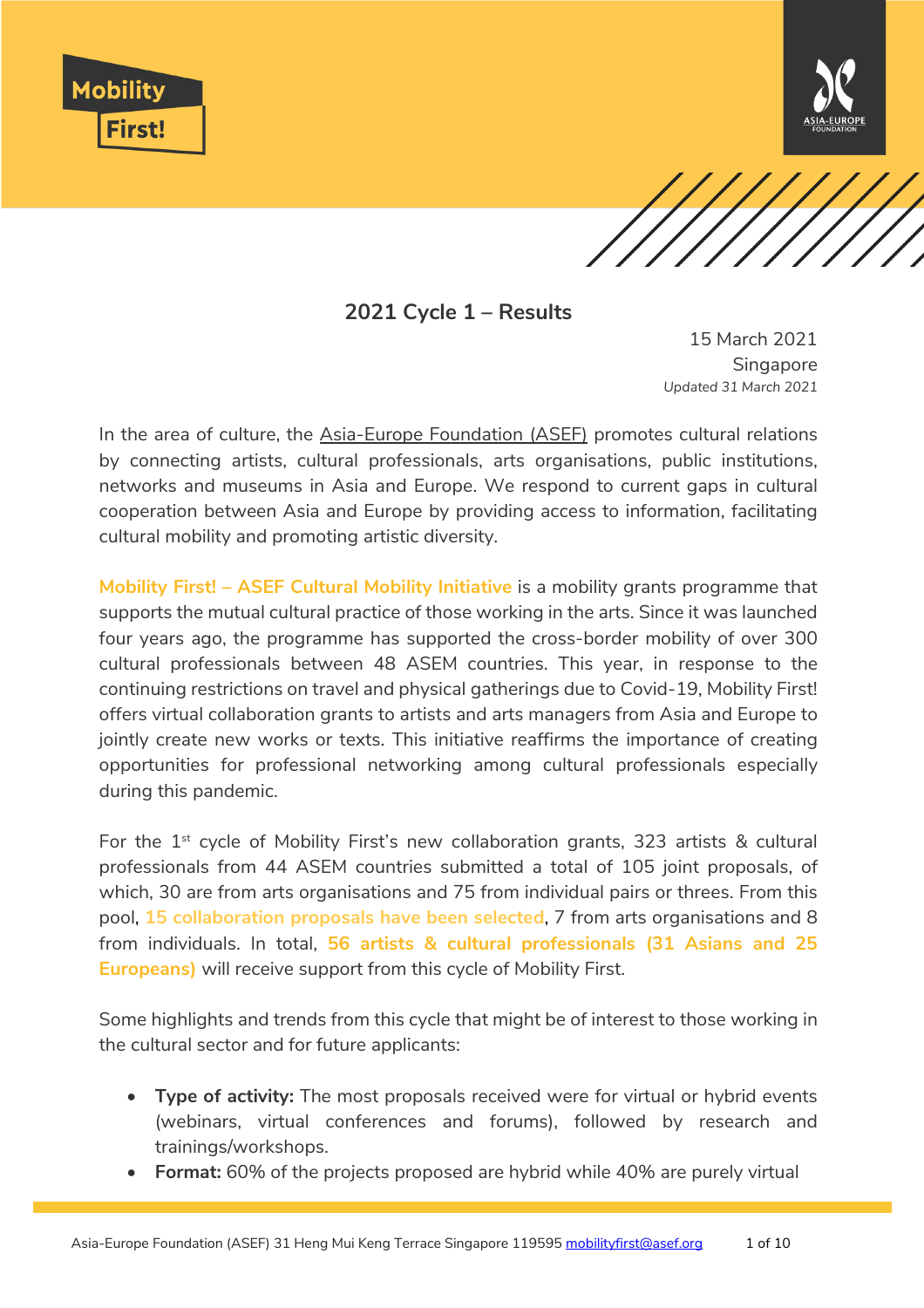





- **Output:** Written text and videos were the most common proposed outputs of collaborations.
- **Field of arts:** Collaborations in visual and performing arts were the most proposed activities, followed by music, film, digital/AI, and interdisciplinary arts.
- **Themes:** Some common themes were art & mental health, solidarity and resilience during Covid-19 and transformations in business models and engagement formats in the new normal.
- Applications with participants from underrepresented countries and uncommon collaboration pairings were also received

# **Overview of selected proposals**

*1. Forging Resilience and Mutual Independence: Public Practices in the Everyday* By international Forum for InterMedia Art (iFIMA)

Collaborators: Susanne Helmes (Germany), Dominique Jacqueline Lämmli d'Aujourd'hui (Switzerland), Chen Kang Lee (Malaysia), May Ling Hui (China), Tsetsegbadam Batbayar (Mongolia), Khin Thehtar Latt (Myanmar)

A webinar series featuring 3 episodes that offers opportunities for participants and online audiences to generate knowledge and strategies for real world scenarios and to re-examine the issues and conditions in relation to their art practices and activities in the everyday. The shared and mutually generated experience and knowledge from the online discussions and exchanges will act as research materials to initiate and form platforms for further artistic and textual productions. Through this project, new connections can be initiated for networking and future collaborative projects across the region

#### *2. WE ARE OCEAN\_Venice-Jakarta-Stockholm The Walk* By ARTPORT\_making waves

Collaborators: Anne-Marie Melster (Germany), Pietro Consolandi (Italy), Fabio Cavallari (Italy), Tita Salina (Indonesia), Irwan Ahmett (Indonesia), Åsa Andersson (Sweden)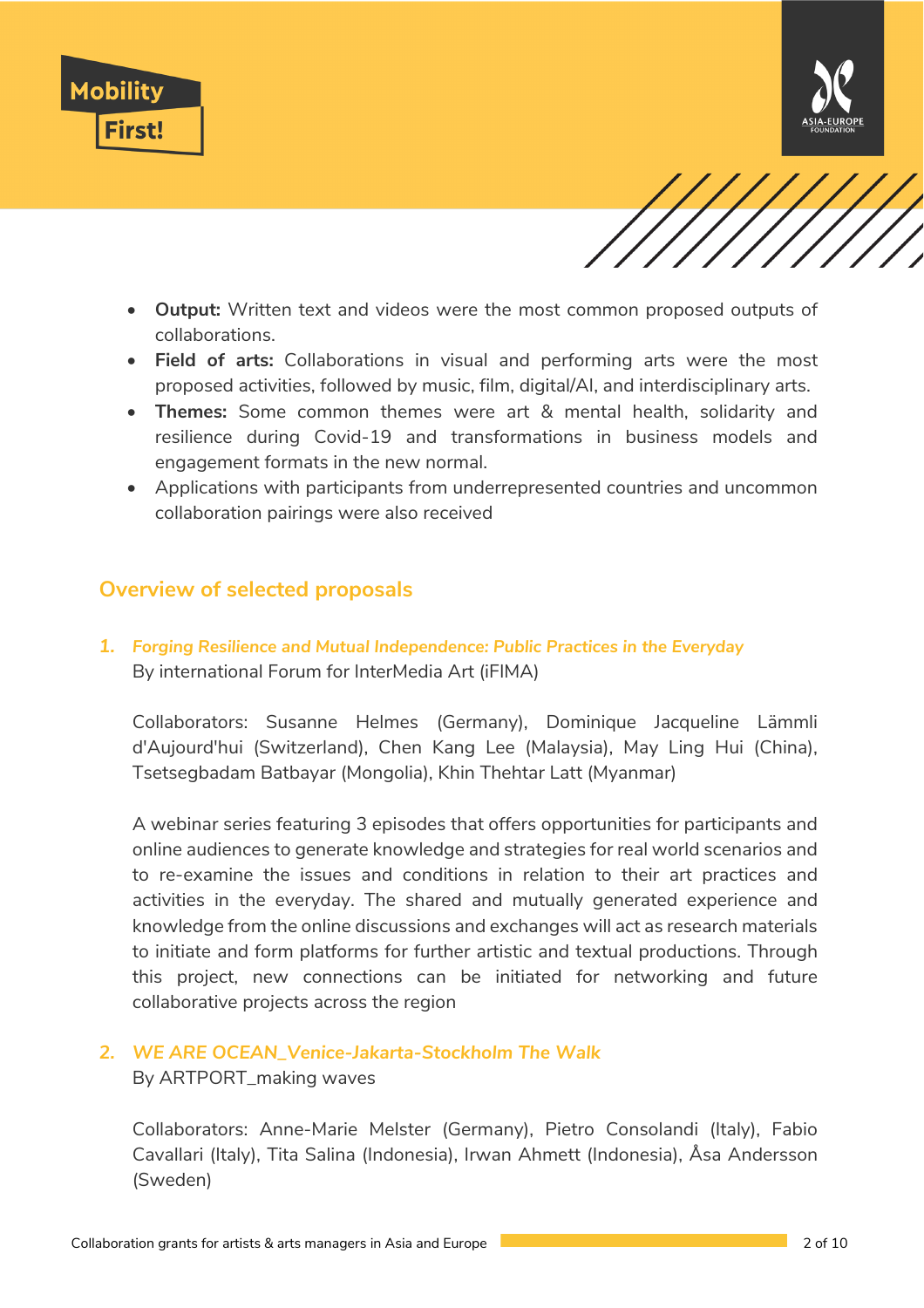



A collective project where the collaborators undertake three walks in different cities in Asia & Europe highlighting the importance of ocean health and impact of our anthropocentric activities. They will collect images, videos, impressions of the walk which they can transform into contributions to the project also by poems, short stories, drawings etc. The project connects three cities and links the activities of 5 artists from these regions without the need to be physically in one place. The project creates an area of global exchange of experiences in which the participants of the walks will have the impression that they feel their entanglement with all three places. The artistic walking activities can be performed in each city individually and independently but will in its gathering create a place of common thinking. The outcomes will be summarised in a short film and a virtual conference connecting all three cities

## *3. Curating on the Web - Subverting the mechanisms and traditional models of producing and distributing contemporary art and culture*  By Walkin Studios

Collaborators: Vivek Chockalingam (India), Marialaura Ghidini (Italy), Gaia Tedone (Italy), Vidya Shivadas (India), Padmini Ray Murray (United Kingdom)

A 2-day webinar and virtual conference "Curating on the Web" focusing on curatorial interventions that challenge mechanisms and traditional models of producing and displaying contemporary art; offering new ways of imagining the system of contemporary art and 'being online'. The webinar includes presentation of the results of an international research collaboration between 5 arts and design professionals and 6 guest practitioners, guided discussions, and a series of interactive activities to build critical and practical skills in digital curation.

#### *4. Time & Realities*

By Undecided Productions

Collaborators: Marie David (France), Long Hoang Nguyen (Viet Nam), Elise Luong (France), Thao Linh Dinh (Viet Nam)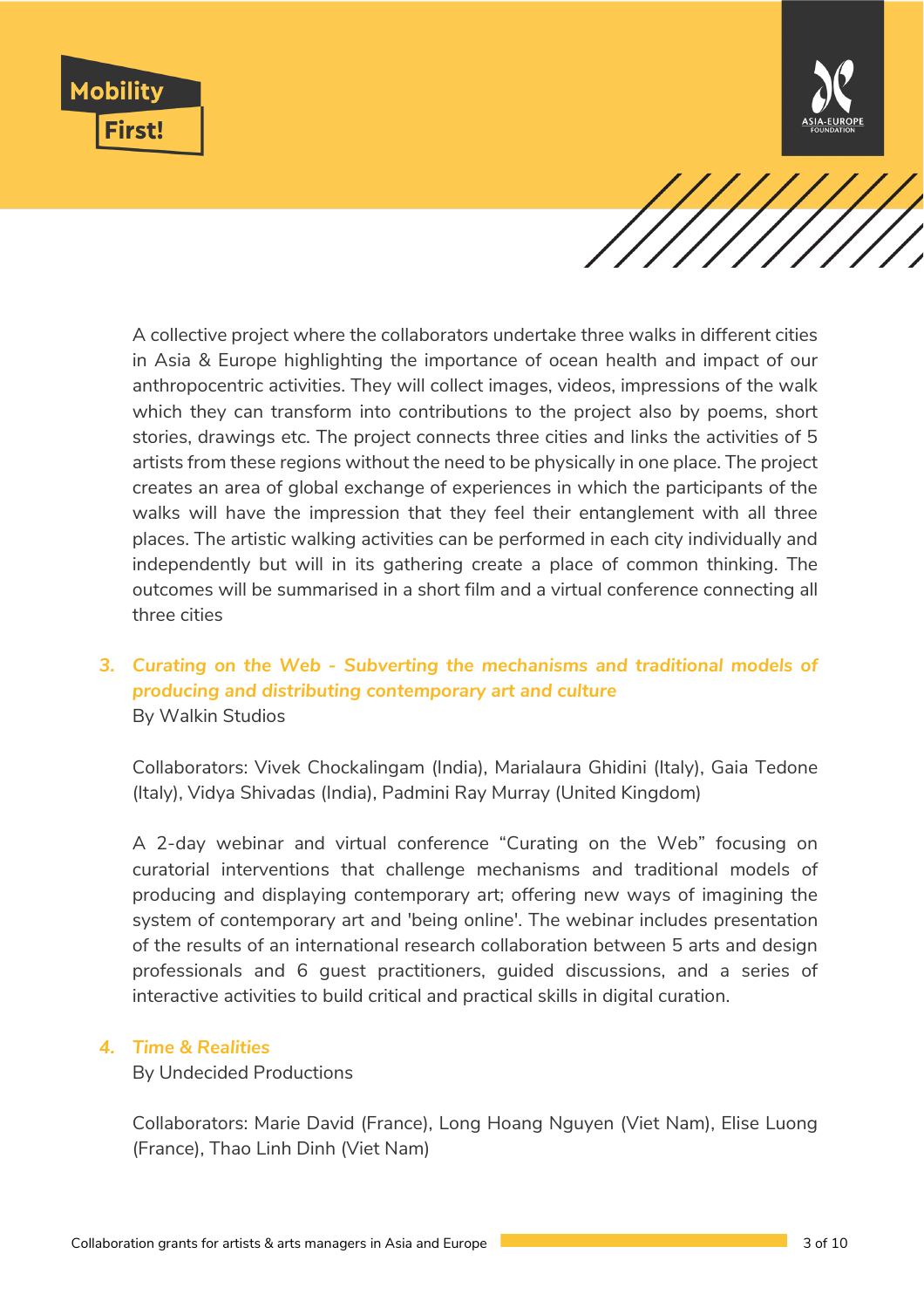





An international collaboration between artists and curators that proposes to journey together, both physically and virtually, on the Reunification Express train in Vietnam with the aim of producing new works that would be presented offline and further distributed virtually. The project is also an artist residency and mentorship programme. The framework allows curator-artist pairs to develop their coproductions before and after the journey, and notably allows the opportunity to do intensive field research together.

#### *5. Between You and Me*

By Directors Cut Theatre Company Ltd

Collaborators: Heather Ward (United Kingdom), Lazaros Pasdekis (Greece), Eliza Williams (United Kingdom), Varun Gupta (India), Himali Kothari (India), Nikhil Katara (India)

6 artists from Asia & Europe, a painter, a writer, an actor, a sound engineer, a producer-director and a musician, will come together to construct a new performance with the aim of exploring the intersection between theatre, fine art, music, movement and text, bringing research and stories from their own cultures and communities. The project also seeks to highlight the concept of distance and barriers (physical, cultural and ideological). The breaking of these barriers will create possibilities for the artists to develop a pedagogy to create new works in this new normal.

#### *6. Taking the Harkat Virtual Interactive Stage Global*

By Harkat Studios

Collaborators: Karan Talwar (India), Michaela Talwar (Germany), Aditi Kashyap (India), Sheba Alexander (India)

A virtual gathering and workshop of new media artists from Asia and Europe to explore and exchange ideas on the possibilities of the internet, including existing digital tools, innovation and ideation, in facilitating continuing cultural exchange between the two regions. The outcomes of the workshop will be channeled to develop collaborative performances harness the strength of the internet and explore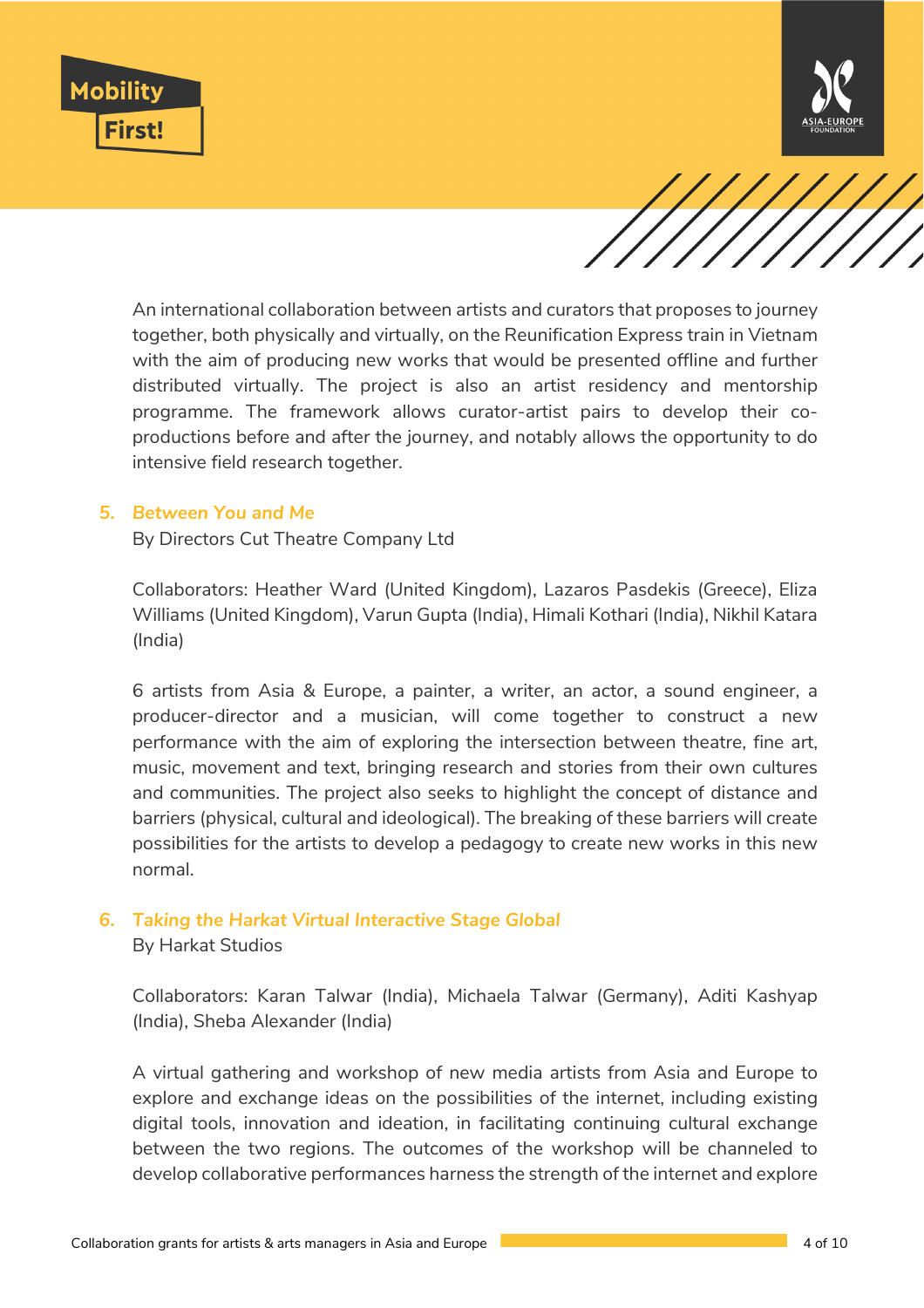





the triangular relationship between the audience, the performer and the stage in the post-internet context.

# *7. Library in the Forest*

By ODD

Collaborators: Cristina Bogdan (Romania), Mriganka Madhukaillya (India), Aman Chandra (India), Ani Dalal (India), Deepshikha Pegu (India)

An experimental educational session in the Kazaringa forest in Assam, India to function as a lab where thinkers, artists, designers and scientists come together to exchange knowledge leading to a more integrated educational and cultural experience. The session brings together educators in the field of creative media, film, psychology, design, journalism, philosophy, biology, environment & sustainability, and architecture. For the long-term, the collaborators aim to establish a permanent space in Kaziranga and offer a larger selection of transdisciplinary education that blends indigenous knowledge to the understanding of the contemporary world to the community.

#### *8. (Virtual) case clinics for arts and culture organisations*

Collaborators: Matina Magkour (Greece) and Aishwarya Tipnis (India)

An international cultural exchange initiative based on peer-to-peer mentorship model. Two virtual case clinics will focus on generating new ideas and ways to approach the transformation of business models in arts organisations and the how to work with communities in this new normal. The outcomes will be published in a short guide or text.

### *9. Lithuanian - Indian Folktales Exchange Program for Schools*

Collaborators: Veronika Guzelyte (Lithuania) and Babita Das (India)

A series of workshops that would allow students to maintain their connection to their heritage as well as provide a window into another culture through folktales and stories. The collaborators, both art educators, designed this intercultural project to promote intercultural respect, creativity and ethnic identity by strengthening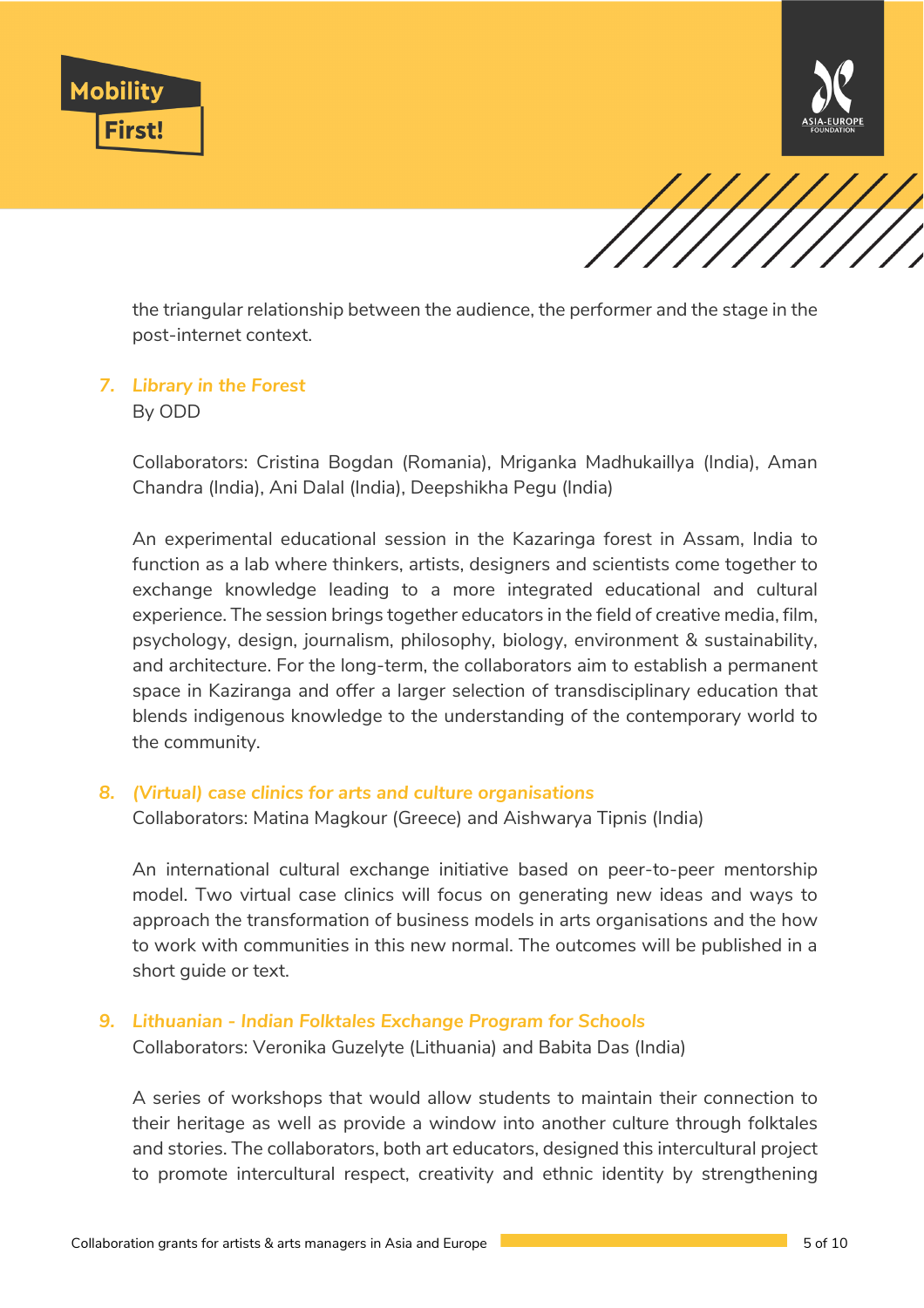





intercultural understanding in schools. The outcomes of the workshop will be published as an artbook.

#### *10. Finding Your Voice*

Collaborators: Corinne Enquist (Croatia) and Sugato Bhaduri (India)

A knowledge exchange project focusing on music & well-being- how music & spirituality can be used to unlock artistic expression and creativity. A written text that highlights the effects of music and directed artistic activity on self-expression, creation and health will be published.

#### *11. Let It Be*

Collaborators: Sukla Bar (India), Jean-Frédéric Chevallier (France) and Jaba Hansda (India)

A videodance that weaves together contemporary performing arts outdoor and cinematographic experimentation for online viewers. 'Let It Be' would be a kind of "film-theatre" – a combination of different present elements, enhancing the strength and beauty of each as well as the surprising aesthetic effects that their multiple combinations unexpectedly bring up.

#### *12. Healing With Sound*

Collaborators: Pranta Shatabdi Majumder (Germany) and Proggna Paromita Majumder (Bangladesh)

A short film featuring sound & narration that will be used as material for sound healing workshops. Vocal tones of Indian classical music will be used to evoke emotions within the music and transmit the experience to the audience. A collaboration between a singer-composer and a writer, '*Healing With Sound'* aims to connect art with well-being using sound, narration and meditation.

#### *13. Frozen Jungle*

Collaborators: Pekka Pylkkanen (Finland), Visa Mertanen (Finland) and B.C. Manjunath (India)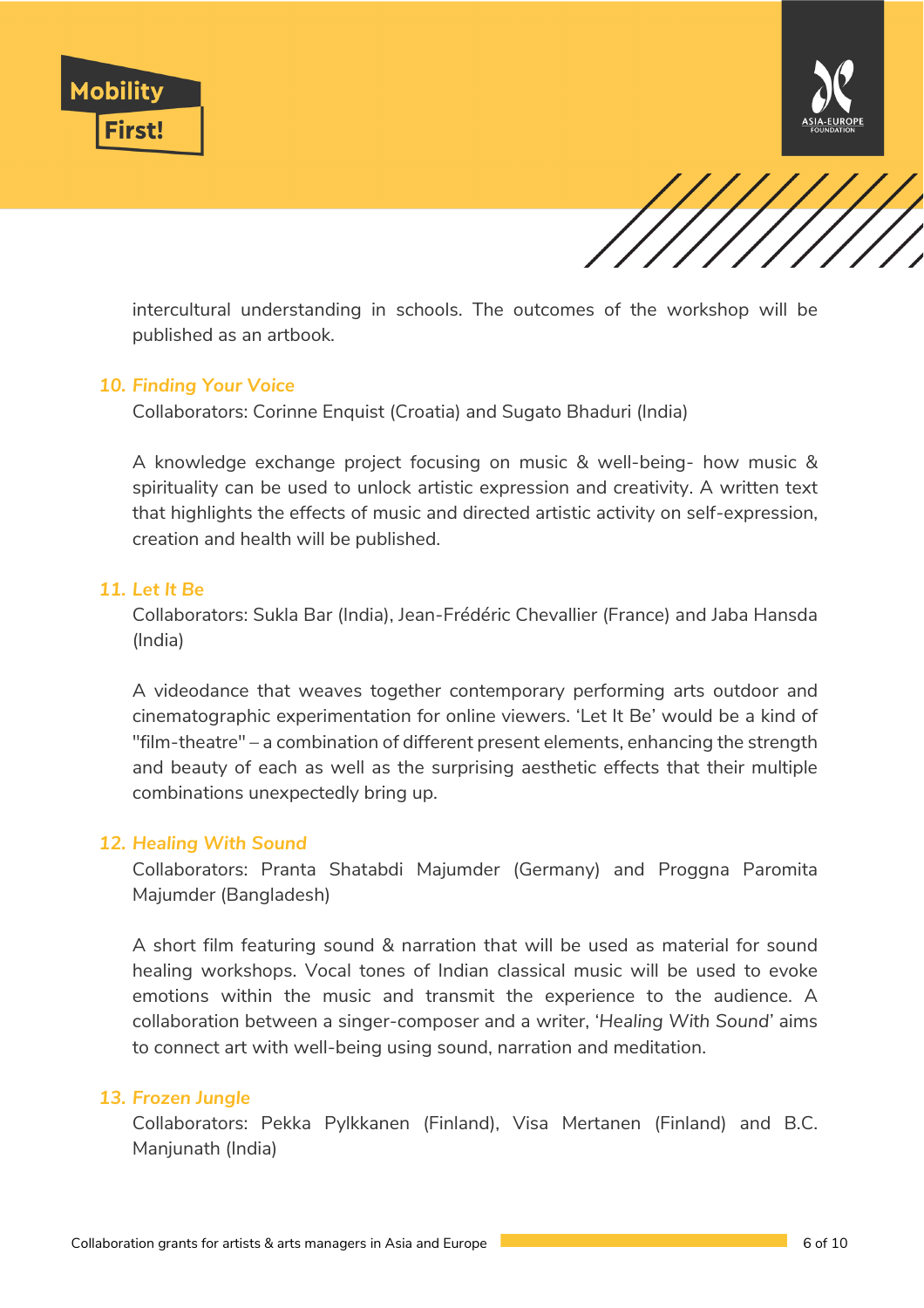



An online musical concert featuring an original arrangement by 3 composers from Asia and Europe. The core of the project is about sharing the different experiences and artistic practices among this highly capable group of musicians, coming from different stylistic backgrounds and cultures. Tackling physical distance using video, multi-camera shooting and video screen sharing combined with high-quality audio recording, the collaborators aim to create an intimate atmosphere and feeling of a real live concert.

#### *14. reflections / refractions*

Collaborators: Hai Dang Ho Nguyen (Viet Nam), Nhung Nguyen (Viet Nam) and Andrew Health (United Kingdom)

An artbook that explores how memories are formed and reformed. Artworks are also presented with accompanying poetry and soundscape using found material. Drawing inspiration from Kimberly A. Wade and Maryanne Garry's hot air balloon experiment in 2002, the project raises the question of whether we are but reflections of our experience and tries to answer what constitutes a unique individuality. Using old material to create a new experience, the project is an experiment of how one person can relive certain memories time and time again, each time different from the last.

#### *15. Portraits*

Collaborators: Jana Bednárová (Slovakia) and Alakesh Dutta (India)

Paintings on canvas featuring wild forest and local communities around them and documented on short film. The wild nature is a place for contemplation which dissolves the geographical and physical boundries. The project will work with the idea to portray the fragments of wild nature and convey the story and importance of understanding the relationship between human and nature. hand. The collaboration on painting and music will result in a short video, which will be an opportunity for the artists to see their medium in a new perspective and find the conclusion in the same theme by working in visual art and music.

# **Follow their progress on mobilityfirst.ASEF.org and on Instagram @culture\_asef!**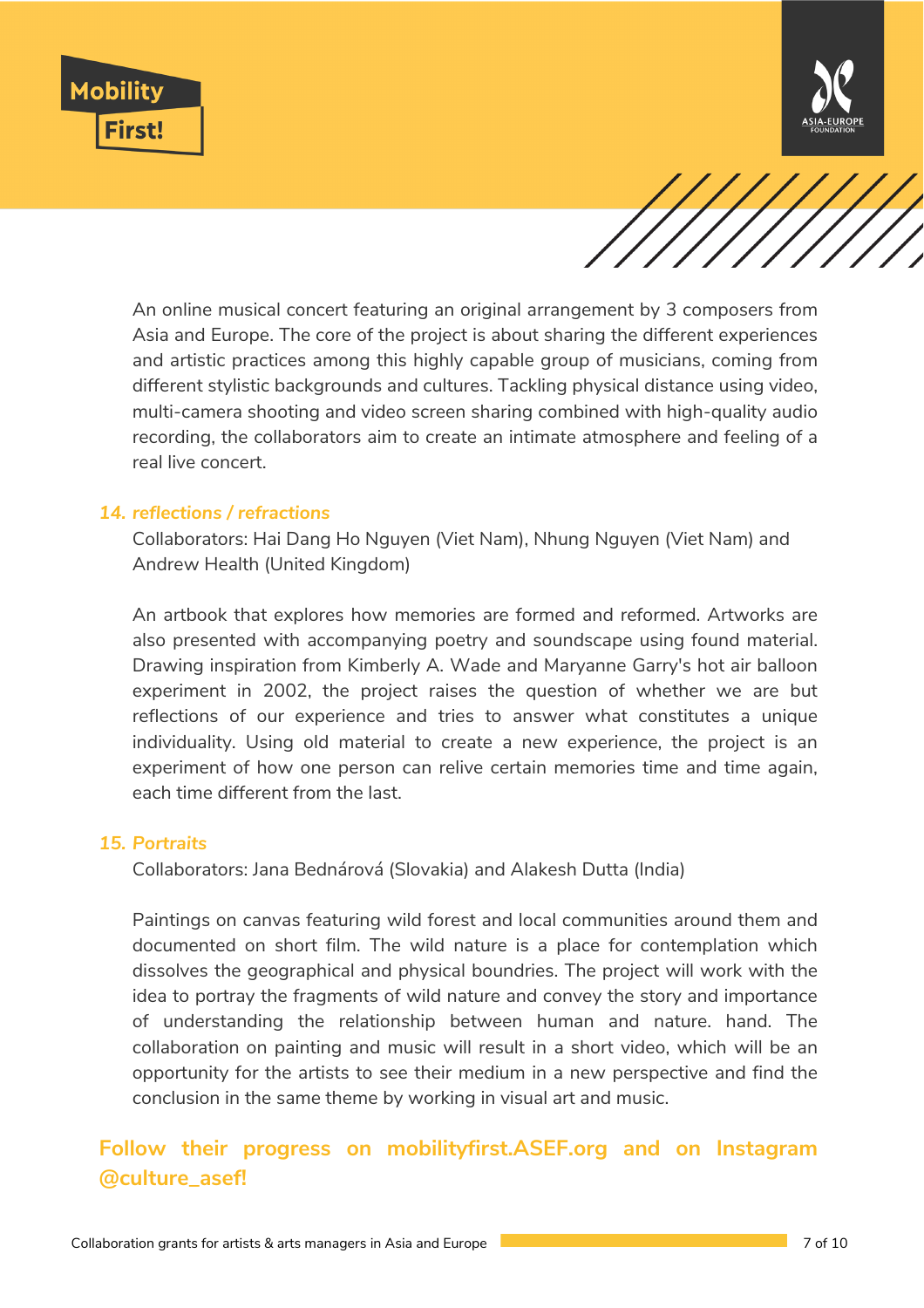





# **List of selected proposals from organisations**

|                                 | <b>NAME OF</b><br><b>ORGANISATION</b>                                                                | <b>ACTIVITY</b><br><b>TITLE</b>                                                                                                                                | <b>SUPPORTED ARTISTS AND</b><br><b>CULTURAL PRACTITIONERS</b>                                                                                                                                                                                                                                                                                                    |
|---------------------------------|------------------------------------------------------------------------------------------------------|----------------------------------------------------------------------------------------------------------------------------------------------------------------|------------------------------------------------------------------------------------------------------------------------------------------------------------------------------------------------------------------------------------------------------------------------------------------------------------------------------------------------------------------|
| $1 - 6$                         | international Forum for<br>InterMedia Art (iFIMA)                                                    | Forging<br>Resilience and                                                                                                                                      | Susanne Helmes (Germany)<br>Dominique Jacqueline Lämmli                                                                                                                                                                                                                                                                                                          |
|                                 |                                                                                                      | Mutual                                                                                                                                                         | d'Aujourd'hui (Switzerland)                                                                                                                                                                                                                                                                                                                                      |
|                                 |                                                                                                      | Independence:                                                                                                                                                  | Chen Kang Lee (Malaysia)                                                                                                                                                                                                                                                                                                                                         |
|                                 |                                                                                                      | <b>Public Practices</b><br>in the Everyday                                                                                                                     | May Ling Hui (China)                                                                                                                                                                                                                                                                                                                                             |
|                                 |                                                                                                      |                                                                                                                                                                | Tsetsegbadam Batbayar (Mongolia)                                                                                                                                                                                                                                                                                                                                 |
|                                 |                                                                                                      | Khin Thehtar Latt (Myanmar)                                                                                                                                    |                                                                                                                                                                                                                                                                                                                                                                  |
| $7 - 12$                        | ARTPORT_making                                                                                       | WE ARE                                                                                                                                                         | Anne-Marie Melster (Germany)                                                                                                                                                                                                                                                                                                                                     |
|                                 | waves                                                                                                |                                                                                                                                                                | Pietro Consolandi (Italy)                                                                                                                                                                                                                                                                                                                                        |
|                                 |                                                                                                      |                                                                                                                                                                |                                                                                                                                                                                                                                                                                                                                                                  |
|                                 |                                                                                                      | Walk                                                                                                                                                           |                                                                                                                                                                                                                                                                                                                                                                  |
|                                 |                                                                                                      |                                                                                                                                                                |                                                                                                                                                                                                                                                                                                                                                                  |
|                                 |                                                                                                      |                                                                                                                                                                |                                                                                                                                                                                                                                                                                                                                                                  |
|                                 |                                                                                                      |                                                                                                                                                                |                                                                                                                                                                                                                                                                                                                                                                  |
|                                 |                                                                                                      | Subverting the                                                                                                                                                 | Marialaura Ghidini (Italy)                                                                                                                                                                                                                                                                                                                                       |
|                                 |                                                                                                      | and traditional<br>models of                                                                                                                                   | Gaia Tedone (Italy)                                                                                                                                                                                                                                                                                                                                              |
|                                 |                                                                                                      | producing and<br>distributing                                                                                                                                  | Vidya Shivadas (India)                                                                                                                                                                                                                                                                                                                                           |
|                                 |                                                                                                      | contemporary                                                                                                                                                   | Padmini Ray Murray (United                                                                                                                                                                                                                                                                                                                                       |
|                                 |                                                                                                      |                                                                                                                                                                |                                                                                                                                                                                                                                                                                                                                                                  |
|                                 |                                                                                                      |                                                                                                                                                                |                                                                                                                                                                                                                                                                                                                                                                  |
|                                 |                                                                                                      |                                                                                                                                                                |                                                                                                                                                                                                                                                                                                                                                                  |
|                                 |                                                                                                      |                                                                                                                                                                |                                                                                                                                                                                                                                                                                                                                                                  |
|                                 |                                                                                                      |                                                                                                                                                                |                                                                                                                                                                                                                                                                                                                                                                  |
|                                 |                                                                                                      |                                                                                                                                                                |                                                                                                                                                                                                                                                                                                                                                                  |
|                                 |                                                                                                      |                                                                                                                                                                |                                                                                                                                                                                                                                                                                                                                                                  |
|                                 |                                                                                                      |                                                                                                                                                                | Varun Gupta (India)                                                                                                                                                                                                                                                                                                                                              |
| $13 - 17$<br>18-21<br>$22 - 27$ | <b>Walkin Studios</b><br><b>Undecided Productions</b><br><b>Directors Cut Theatre</b><br>Company Ltd | OCEAN_Venice<br>-Jakarta-<br>Stockholm The<br>Curating on the<br>Web -<br>mechanisms<br>art and culture<br>Time &<br><b>Realities</b><br>Between You<br>And Me | Fabio Cavallari (Italy)<br>Tita Salina (Indonesia)<br>Irwan Ahmett (Indonesia)<br>Åsa Andersson (Sweden)<br>Vivek Chockalingam (India)<br>Kingdom)<br>Marie David (France)<br>Long Hoang Nguyen (Viet Nam)<br>Elise Luong (France)<br>Thao Linh Dinh (Viet Nam)<br>Heather Ward (United Kingdom)<br>Lazaros Pasdekis (Greece)<br>Eliza Williams (United Kingdom) |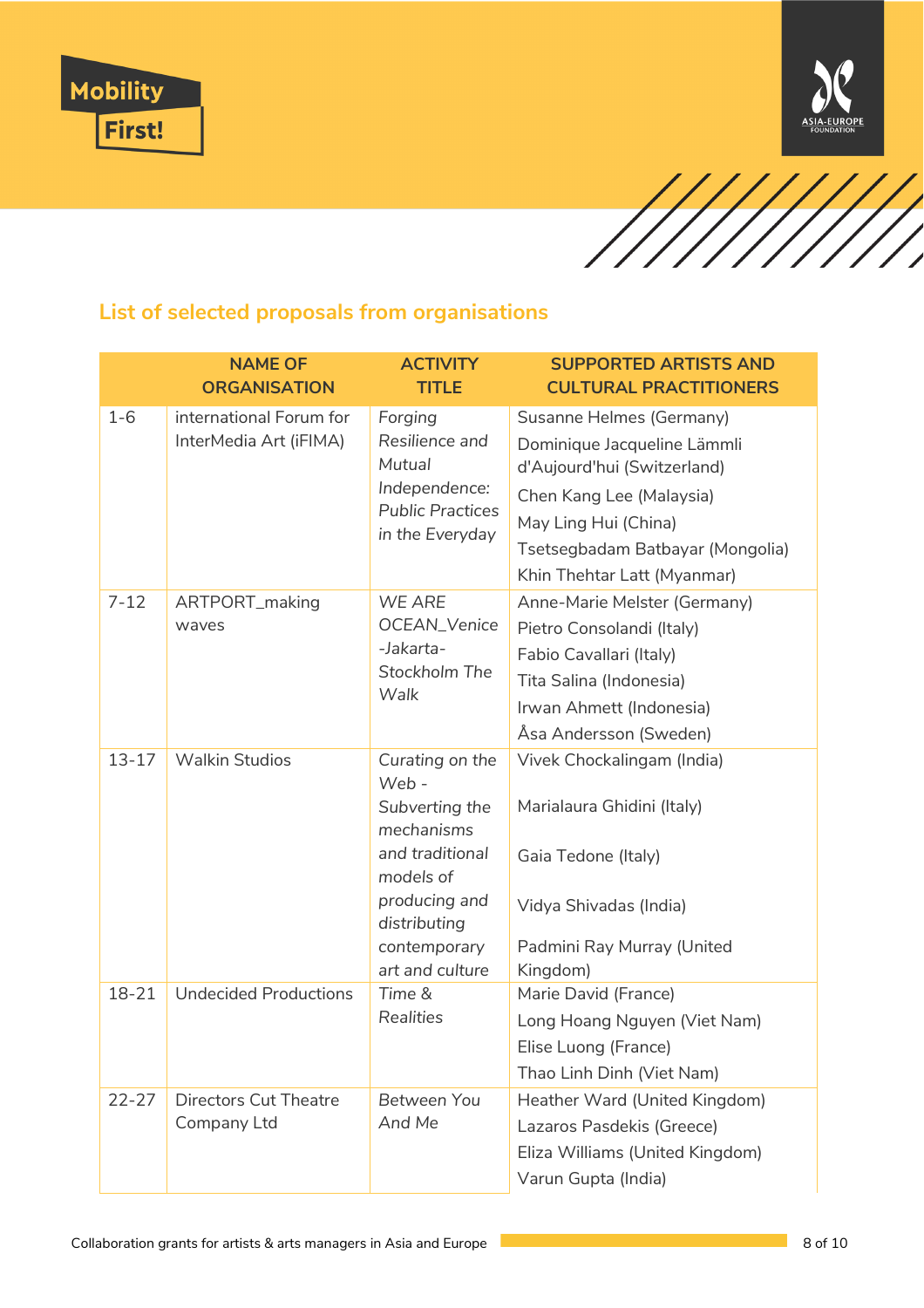





|           |                       |                                               | Himali Kothari (India)    |
|-----------|-----------------------|-----------------------------------------------|---------------------------|
|           |                       |                                               | Nikhil Katara (India)     |
| 28-31     | <b>Harkat Studios</b> | Taking the                                    | Karan Talwar (India)      |
|           |                       | Harkat Virtual<br>Interactive<br>Stage GLOBAL | Michaela Talwar (Germany) |
|           |                       |                                               | Aditi Kashyap (India)     |
|           |                       |                                               | Sheba Alexander (India)   |
| $32 - 37$ | <b>ODD</b>            | Library in the                                | Cristina Bogdan (Romania) |
|           | forest                | Mriganka Madhukaillya (India)                 |                           |
|           |                       |                                               | Aman Chandra (India)      |
|           |                       |                                               | Ani Dalal (India)         |
|           |                       |                                               | Deepshikha Pegu (India)   |
|           |                       |                                               |                           |

# **List of selected proposals from individual groups**

|       | <b>ACTIVITY TITLE</b>               | <b>SUPPORTED ARTISTS AND CULTURAL</b><br><b>PRACTITIONERS</b> |
|-------|-------------------------------------|---------------------------------------------------------------|
| 38-39 | (Virtual) case clinics for arts and | <b>MATINA MAGKOU (Greece)</b>                                 |
|       | culture organisations               | Aishwarya Tipnis (India)                                      |
| 40-41 | Lithuanian - Indian Folktales       | Veronika Guzelyte (Lithuania)                                 |
|       | <b>Exchange Program for Schools</b> | Babita Das (India)                                            |
| 42-43 | Finding your voice                  | Corinne Enquist (Croatia)                                     |
|       |                                     | Sugato Bhaduri (India)                                        |
| 44-46 | LET IT BE                           | Sukla Bar (India)                                             |
|       |                                     | Jean-Frédéric Chevallier (France)                             |
|       |                                     | Jaba Hansda (India)                                           |
| 47-48 | Healing with sound                  | Pranta Shatabdi Majumder (Germany)                            |
|       |                                     | Proggna Paromita Majumder (Bangladesh)                        |
| 49-51 | Frozen Jungle                       | Pekka Pylkkanen (Finland)                                     |
|       |                                     | Visa Mertanen (Finland)                                       |